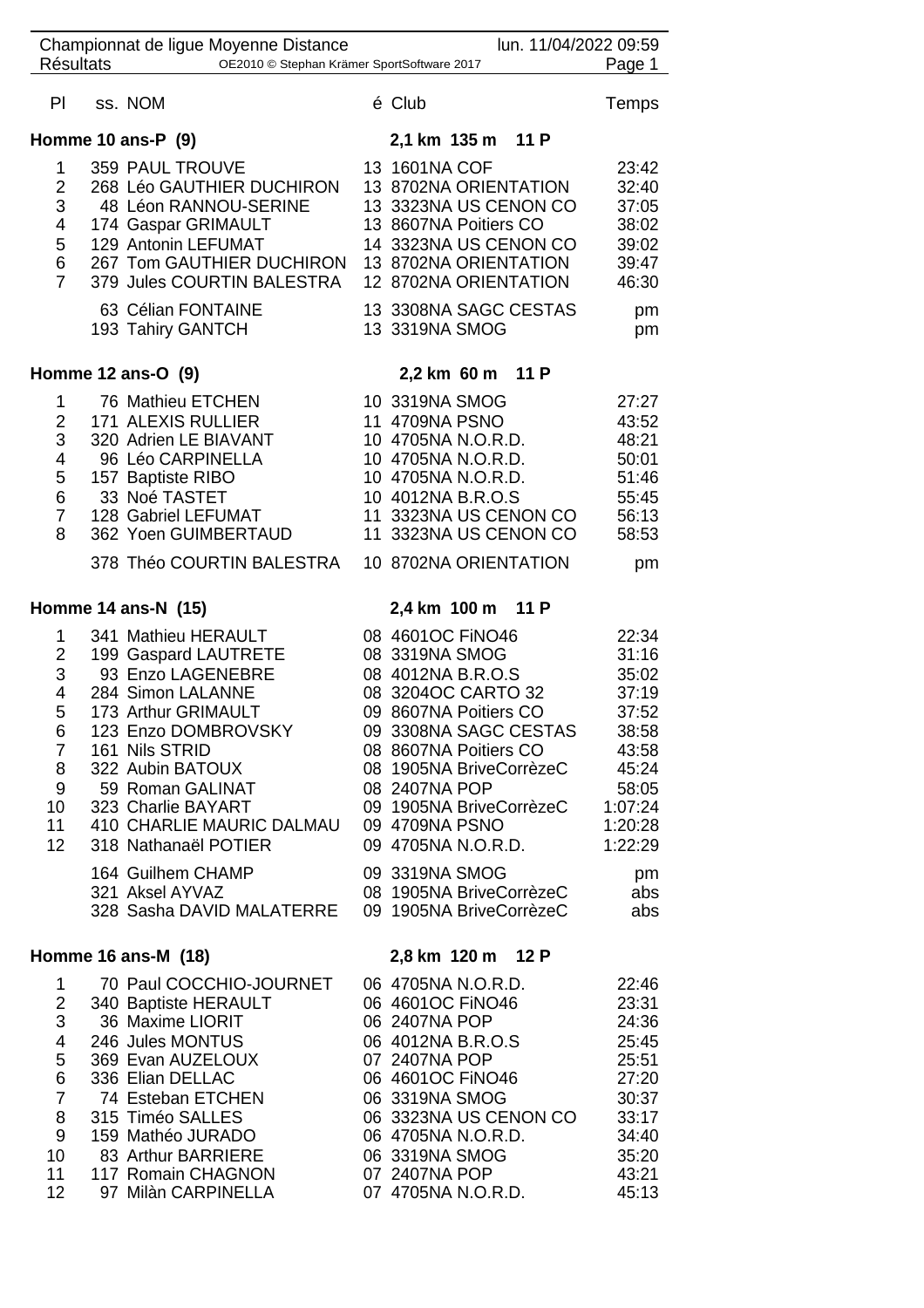| <b>Résultats</b>                                                                                     | Championnat de ligue Moyenne Distance<br>OE2010 © Stephan Krämer SportSoftware 2017                                                                                                                                                                                                                         |                                                                                     |                                                                                                                                                                                                                      |                                                                         | lun. 11/04/2022 09:59<br>Page 2                                                                                         |
|------------------------------------------------------------------------------------------------------|-------------------------------------------------------------------------------------------------------------------------------------------------------------------------------------------------------------------------------------------------------------------------------------------------------------|-------------------------------------------------------------------------------------|----------------------------------------------------------------------------------------------------------------------------------------------------------------------------------------------------------------------|-------------------------------------------------------------------------|-------------------------------------------------------------------------------------------------------------------------|
|                                                                                                      |                                                                                                                                                                                                                                                                                                             |                                                                                     |                                                                                                                                                                                                                      |                                                                         |                                                                                                                         |
| PI -                                                                                                 | ss. NOM                                                                                                                                                                                                                                                                                                     | é Club                                                                              |                                                                                                                                                                                                                      |                                                                         | <b>Temps</b>                                                                                                            |
|                                                                                                      | Homme 16 ans-M (18)                                                                                                                                                                                                                                                                                         |                                                                                     | 2,8 km 120 m 12 P                                                                                                                                                                                                    |                                                                         | (suite)                                                                                                                 |
| 13<br>14<br>15<br>16                                                                                 | 46 Emile RANNOU-SERINE<br>236 MAXENCE GENEVREY-LOP 07 1705NA CMO<br>297 Nolan MARTI<br>319 Mathias POTIER                                                                                                                                                                                                   | 07 4709NA PSNO                                                                      | 07 4705NA N.O.R.D.                                                                                                                                                                                                   | 07 3323NA US CENON CO                                                   | 46:49<br>55:20<br>59:09<br>1:06:38                                                                                      |
|                                                                                                      | 292 Célestin DUPUY<br>23 Allan BOILEAU                                                                                                                                                                                                                                                                      |                                                                                     | 07 1905NA BriveCorrèzeC                                                                                                                                                                                              | 07 3323NA US CENON CO                                                   | pm<br>abs                                                                                                               |
|                                                                                                      | Homme 18 ans-E (7)                                                                                                                                                                                                                                                                                          |                                                                                     | 3,4 km 135 m 16 P                                                                                                                                                                                                    |                                                                         |                                                                                                                         |
| $\mathbf{1}$<br>$\overline{2}$<br>3<br>$\overline{4}$<br>5                                           | 269 Esteban VANHOUTTE<br>39 Matéo CHEVALIER<br><b>181 ANTOINE GRADAIVE</b><br>65 Armel POULAIN<br>413 ERWAN RIBEREAU<br>137 Lukas MOLINA                                                                                                                                                                    | 05 1705NA CMO<br>05 3319NA SMOG<br>05 1601NA COF                                    | 05 4012NA B.R.O.S<br>04 8702NA ORIENTATION<br>04 4012NA B.R.O.S                                                                                                                                                      |                                                                         | 36:21<br>38:02<br>43:48<br>48:02<br>1:06:16<br>Abandon                                                                  |
|                                                                                                      | 257 Maxime HERVE                                                                                                                                                                                                                                                                                            |                                                                                     | 05 3318NA ASM CO                                                                                                                                                                                                     |                                                                         | Abandon                                                                                                                 |
|                                                                                                      | Homme 20 ans-eC (2)                                                                                                                                                                                                                                                                                         |                                                                                     | 3,5 km 120 m 18 P                                                                                                                                                                                                    |                                                                         |                                                                                                                         |
| $\mathbf{1}$<br>$\overline{2}$                                                                       | 298 Logan LABARBE<br>53 Baptiste TALON                                                                                                                                                                                                                                                                      |                                                                                     | 03 4012NA B.R.O.S                                                                                                                                                                                                    | 03 3308NA SAGC CESTAS                                                   | 33:35<br>49:10                                                                                                          |
|                                                                                                      | Homme 21 ans-eA (14)                                                                                                                                                                                                                                                                                        |                                                                                     | 4,0 km 135 m 20 P                                                                                                                                                                                                    |                                                                         |                                                                                                                         |
| 1<br>$\overline{2}$<br>3<br>$\overline{\mathbf{4}}$<br>5<br>6<br>7<br>8<br>9<br>10<br>11<br>12<br>13 | 399 Alexandre VERGNAUD<br>373 Félix BAILLY<br>112 Clement BATTISTA<br>109 Théau LE LOCH<br>309 Adrien BIRON<br>158 Pierrick PAGE<br>361 Flavien DAVIGNON<br>125 Clément DU PASQUIER<br>295 Corentin ROCHE<br>294 Baptiste TRONCHE-MASSO<br>221 Damien ROCHE<br>371 Mathieu PERIN<br>203 Célien CHAISEMARTIN | 90 1705NA CMO                                                                       | 99 1905NA BriveCorrèzeC<br>00 4601OC FINO46<br>99 4705NA N.O.R.D.<br>90 8607NA Poitiers CO<br>01 8607NA Poitiers CO<br>97 8607NA Poitiers CO<br>96 8607NA Poitiers CO<br>01 4705NA N.O.R.D.<br>00 8702NA ORIENTATION | 98 3308NA SAGC CESTAS<br>96 3308NA SAGC CESTAS<br>92 3308NA SAGC CESTAS | 26:28<br>35:34<br>36:27<br>37:38<br>44:40<br>48:05<br>51:57<br>51:59<br>52:13<br>57:04<br>1:03:26<br>1:06:10<br>1:09:03 |
|                                                                                                      | 253 Baptiste MEZARD                                                                                                                                                                                                                                                                                         |                                                                                     | 89 1905NA BriveCorrèzeC                                                                                                                                                                                              |                                                                         | pm                                                                                                                      |
|                                                                                                      | Homme 35 ans-C (11)                                                                                                                                                                                                                                                                                         |                                                                                     | 3,5 km 120 m 18 P                                                                                                                                                                                                    |                                                                         |                                                                                                                         |
| 1<br>$\overline{2}$<br>3<br>4<br>5<br>6<br>$\mathbf{7}$<br>8<br>9<br>10<br>11                        | 11 Michael DESQUEYROUX<br>142 Adrien BOUDET<br>35 Maxime PEYRON<br>121 Mathieu GOUINEAU<br>335 Jérémy CAVANTOU<br>103 Guillaume GASTON<br>352 Mathieu SCANDELLA<br>143 Sebastien KERHERVE<br>190 Benjamin GANTCH<br>213 Sébastien RUBY MONTEIL<br>252 David BRIDON                                          | 87 1705NA CMO<br>86 3319NA SMOG<br>87 1705NA CMO<br>84 2407NA POP<br>84 3319NA SMOG | 85 3318NA ASM CO<br>85 4601OC FINO46<br>87 4705NA N.O.R.D.<br>87 8702NA ORIENTATION<br>86 3318NA ASM CO                                                                                                              | 87 3308NA SAGC CESTAS                                                   | 31:22<br>35:16<br>37:26<br>37:48<br>41:06<br>42:33<br>43:29<br>43:33<br>53:12<br>1:06:02<br>1:32:06                     |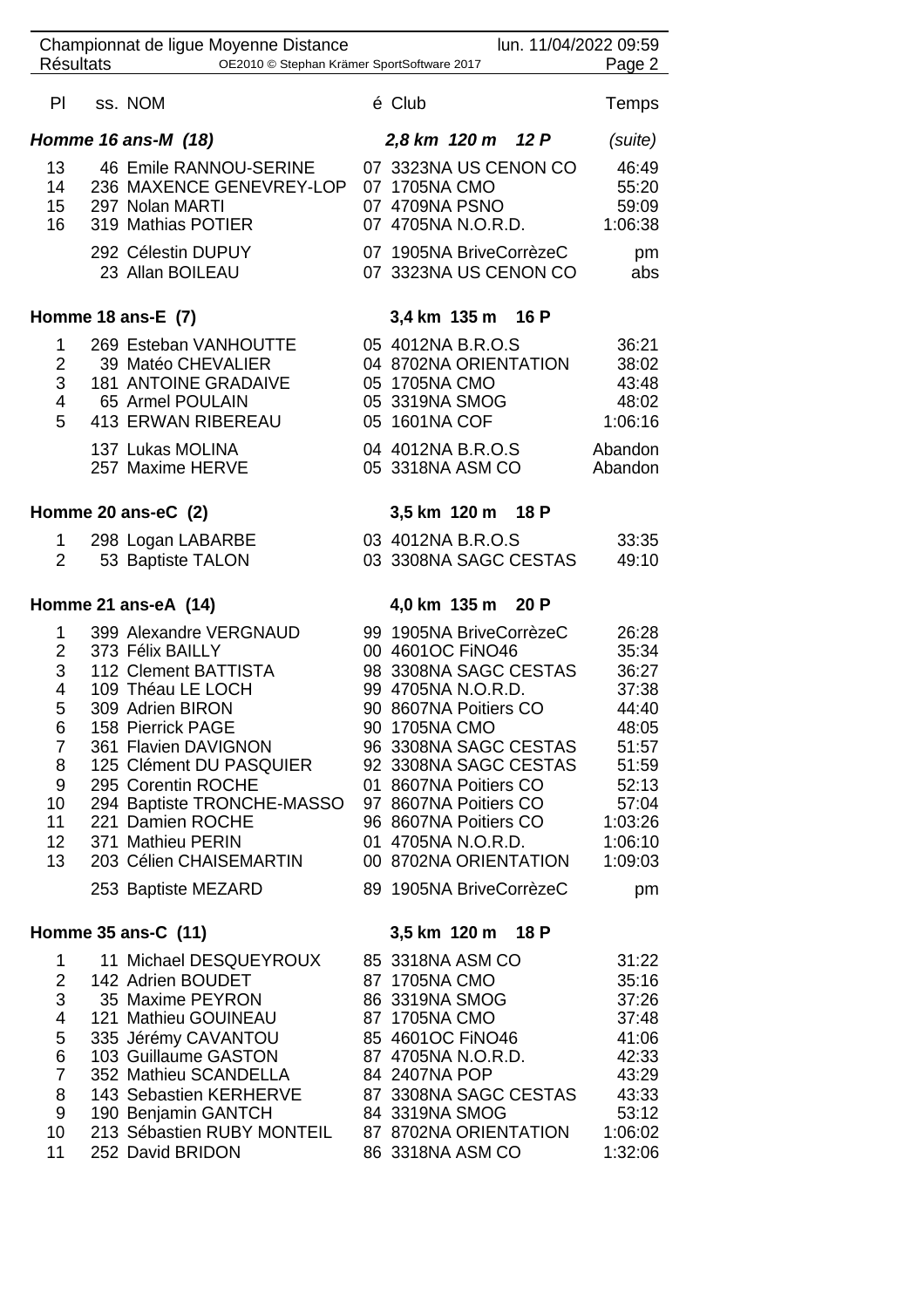|                  | Championnat de ligue Moyenne Distance         | lun. 11/04/2022 09:59                   |                |
|------------------|-----------------------------------------------|-----------------------------------------|----------------|
| <b>Résultats</b> | OE2010 © Stephan Krämer SportSoftware 2017    |                                         | Page 3         |
| PI               | ss. NOM                                       | é Club                                  | Temps          |
|                  | Homme 40 ans- $E(22)$                         | 3,4 km 135 m 16 P                       |                |
| 1                | 202 Gregory BLOT                              | 82 2407NA POP                           | 30:18          |
| 2                | 82 Matthieu BARRIERE                          | 79 3319NA SMOG                          | 34:06          |
| 3                | 314 Frédéric PARZYCH                          | 78 3323NA US CENON CO                   | 34:11          |
| 4                | 185 Clotaire ZANATTA                          | 78 1705NA CMO                           | 36:23          |
| 5                | 69 Lionel COCCHIO                             | 78 4705NA N.O.R.D.                      | 37:48          |
| 6                | 92 Ludovic LAGENEBRE                          | 78 4012NA B.R.O.S                       | 38:08          |
| $\overline{7}$   | 45 Julien RANNOU                              | 78 3323NA US CENON CO                   | 38:11          |
| 8                | 256 Cyril HERVE                               | 78 3318NA ASM CO                        | 39:50          |
| 9                | 150 David ROBIN                               | 79 1705NA CMO                           | 40:34          |
| 10               | 377 Stéphane COURTIN                          | 78 8702NA ORIENTATION                   | 41:45          |
| 11               | 127 Thomas LEFUMAT                            | 78 3323NA US CENON CO                   | 44:10          |
| 12               | 394 Cédric ALBIN                              | 78 1905NA BriveCorrèzeC                 | 44:41          |
| 13               | 108 Jean-Philippe DESQUEYRO                   | 81 3318NA ASM CO                        | 45:42          |
| 14               | 332 Benoît BACHELLERIE                        | 78 2407NA POP                           | 47:39          |
| 15               | 62 Baptiste FONTAINE                          | 79 3308NA SAGC CESTAS                   | 50:57          |
| 16               | 106 FABIEN RIBEREAU                           | 80 1601NA COF                           | 51:36          |
| 17               | 247 Sylvain GAUTHIER                          | 79 8702NA ORIENTATION                   | 52:48          |
| 18               | 8 Michael DOUNON                              | 79 3308NA SAGC CESTAS                   | 1:00:57        |
| 19               | 175 Xavier PASCREAU                           | 81 8607NA Poitiers CO                   | 1:02:03        |
| 20               | 38 Cédric CHEVALIER                           | 79 8702NA ORIENTATION                   | 1:02:09        |
| 21               | 304 Julien MICHEL                             | 81 4705NA N.O.R.D.                      | 1:27:35        |
| nc               | 154 Bastien VAUCAN                            | 82 PASS'O PASS'O                        | pm             |
|                  | Homme $45$ ans-G $(23)$                       | 3,1 km 115 m 15 P                       |                |
|                  |                                               |                                         |                |
| 1                | 32 Xavier TASTET                              | 76 4012NA B.R.O.S                       | 30:41          |
| $\overline{2}$   | 231 Fabio BULLA                               | 73 8702NA ORIENTATION                   | 33:52          |
| 3                | 224 Mickaël PARZYCH                           | 76 3323NA US CENON CO                   | 34:25          |
| 4                | 290 Francis DUPUY                             | 74 1905NA BriveCorrèzeC                 | 35:31          |
| 5                | 172 Freddy GRIMAULT                           | 75 8607NA Poitiers CO                   | 35:59          |
| 6                | 260 Sébastien LEPREUX                         | 77 8702NA ORIENTATION                   | 37:07          |
| $\overline{7}$   | 116 Stéphane CHAGNON                          | 75 2407NA POP                           | 37:20          |
| 8                | 368 Bruno AUZELOUX                            | 73 2407NA POP                           | 37:27          |
| 9                | 349 Ludovic LECURAS                           | 73 1905NA BriveCorrèzeC                 | 38:14          |
| 10               | 270 Jean-Marc PRUNIER                         | 73 1705NA CMO                           | 39:06          |
| 11               | 197 Pierre LAUTRETE                           | 77 3319NA SMOG                          | 39:08          |
| 12               | 205 Laurent QUEYROI                           | 73 1705NA CMO                           | 39:52          |
| 13               | 155 Gaël FOUCHER                              | 73 3323NA US CENON CO                   | 42:46          |
| 14               | 299 Sébastien LOCHET                          | 74 4012NA B.R.O.S                       | 43:43          |
| 15               | 21 Emmanuel POCHET                            | 73 3308NA SAGC CESTAS                   | 45:14          |
| 16               | 285 paul LALANNE                              | 74 3204OC CARTO 32                      | 46:54          |
| 17<br>18         | 243 Nicolas JIMBLET                           | 77 8607NA Poitiers CO<br>74 4709NA PSNO | 48:42<br>49:42 |
| 19               | 388 Cyril MAIGRE                              | 73 3319NA SMOG                          | 50:06          |
| 20               | 66 Christophe POULAIN<br>333 Fabien CALMETTES | 76 4601OC FINO46                        | 58:21          |
| 21               | 242 Ludovic POUVRASSEAU                       | 73 3318NA ASM CO                        | 1:00:12        |
| 22               | 4015 Eric PERROT                              | 74 4708NA V.A.S.C.O.                    | 1:28:30        |
| nc               | 374 STEPHANE MINGUY                           | 67 PASS'O PASS'O                        | abs            |
|                  | Homme 50 ans-G (19)                           | 3,1 km 115 m<br>15 P                    |                |

 225 Stéphane DUMORTIER 70 1905NA BriveCorrèzeC 28:57 52 Jean-Michel TALON 68 3308NA SAGC CESTAS 32:16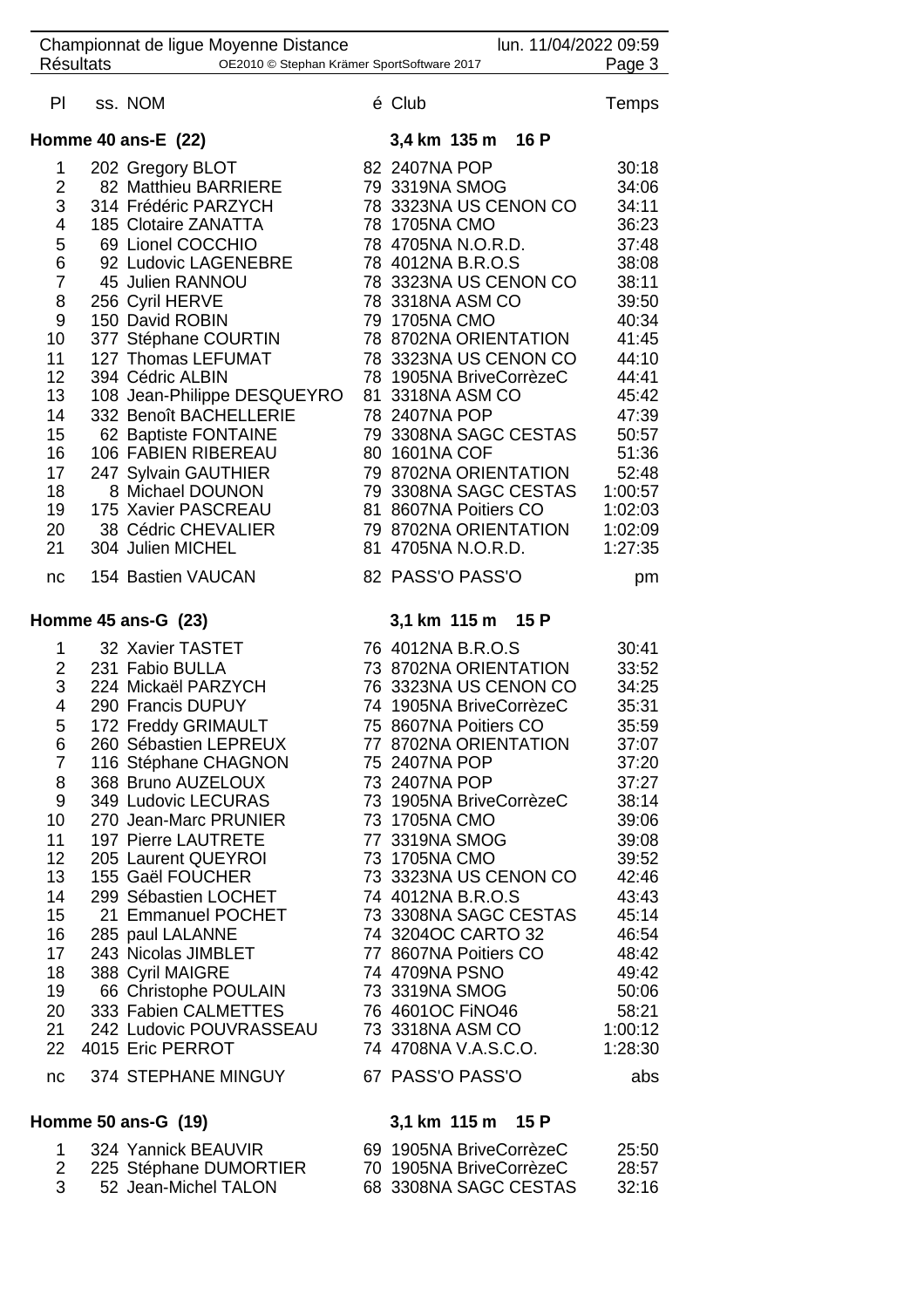|                  | Championnat de ligue Moyenne Distance      | lun. 11/04/2022 09:59   |              |
|------------------|--------------------------------------------|-------------------------|--------------|
| <b>Résultats</b> | OE2010 © Stephan Krämer SportSoftware 2017 |                         | Page 4       |
| P <sub>1</sub>   | ss. NOM                                    | é Club                  | <b>Temps</b> |
|                  | Homme 50 ans-G (19)                        | 3,1 km 115 m 15 P       | (suite)      |
| 4                | 312 Fabien GAILLARD                        | 70 1601NA COF           | 32:51        |
| 5                | 169 Stéphane RODRIGUEZ                     | 69 4709NA PSNO          | 33:39        |
| 6                | 105 Yannis FOUGERE                         | 72 1601NA COF           | 36:49        |
| $\overline{7}$   | 306 Denis VALENTIN                         | 72 4012NA B.R.O.S       | 38:16        |
| 8                | 311 Jean-François PENAUD                   | 69 1905NA BriveCorrèzeC | 38:46        |
| 9                | 148 Alexis PAULY                           | 69 1705NA CMO           | 39:05        |
| 10               | 165 Frédéric ELIAS                         | 72 3318NA ASM CO        | 40:05        |
| 11               | 283 Jean-Philippe DIEZ                     | 68 3204OC CARTO 32      | 41:22        |
| 12               | 3 Stéphane BERTHELOT                       | 68 8607NA Poitiers CO   | 43:27        |
| 13               | 55 Frédéric JORDAN                         | 68 4705NA N.O.R.D.      | 46:58        |
| 14               | 350 Didier VILLATTE                        | 68 2407NA POP           | 47:49        |
| 15               | 87 Jean-François DUMAIL                    | 68 3319NA SMOG          | 48:31        |
| 16               | 209 Jean-Marc FRECCHIAMI                   | 69 4708NA V.A.S.C.O.    | 49:12        |
| 17               | 136 Jean-Pierre MOLINA                     | 70 4012NA B.R.O.S       | 50:33        |
| 18               | 281 Olivier DESTEFANI                      | 72 3204OC CARTO 32      | 1:03:02      |
|                  |                                            |                         |              |
|                  | 17 Xavier TALON                            | 72 8607NA Poitiers CO   | abs          |
|                  | Homme 55 ans-H (23)                        | 2,6 km 135 m<br>14 P    |              |
| 1                | 200 Gilles CLOUZEAU                        | 66 1601NA COF           | 24:25        |
| $\overline{2}$   | 278 Eric BONDIVENNE                        | 65 6408NA COOL          | 26:57        |
| 3                | 49 Philippe PAGE                           | 63 1705NA CMO           | 28:21        |
| 4                | 390 Fabrice BROUILLET                      | 65 1705NA CMO           | 29:16        |
| 5                | 31 Vincent LANGEARD                        | 65 3308NA SAGC CESTAS   | 32:29        |
| $\,6$            | 207 David GATINEAU                         | 67 1705NA CMO           | 33:53        |
| $\overline{7}$   | 372 Philippe BAILLY                        | 63 4601OC FINO46        | 34:21        |
| 8                | 286 Gilles PINNA                           | 66 3204OC CARTO 32      | 34:35        |
| 9                | 365 Guy PETINON                            | 65 2301NA CRO2          | 34:50        |
| 10               | 310 Jerome CLEMENCON                       | 67 4705NA N.O.R.D.      | 36:16        |
| 11               | 216 Philippe CHAMBON                       | 67 3308NA SAGC CESTAS   | 36:38        |
| 12               | 353 Thierry GEYER                          | 67 2407NA POP           | 39:13        |
| 13               | 360 Yvan BRUNAUD                           | 66 2301NA CRO2          | 39:47        |
| 14               | 210 Didier COURTEL                         | 63 1601NA COF           | 41:43        |
| 15               | 366 Michel JOUBERT                         | 65 3308NA SAGC CESTAS   | 42:43        |
|                  |                                            |                         | 42:50        |
| 16               | 58 Eric GALINAT                            | 67 2407NA POP           |              |
| 17               | 204 Hervé CHAISEMARTIN                     | 67 8702NA ORIENTATION   | 43:08        |
| 18               | 346 Jean FLEURET                           | 66 8607NA Poitiers CO   | 43:13        |
| 19               | 239 Jean-Marc POIVERT                      | 65 1601NA COF           | 45:48        |
| 20               | 5 Pascal VERGNAUD                          | 63 8702NA ORIENTATION   | 48:26        |
| 21               | 265 DIDIER BOUTINET                        | 65 1601NA COF           | 49:25        |
| 22               | 222 Laurent ROCHE                          | 67 8607NA Poitiers CO   | 49:28        |
| 23               | 220 JEAN CHRISTOPHE POIRA                  | 65 1601NA COF           | 53:30        |
|                  | Homme 60 ans-H (13)                        | 2,6 km 135 m 14 P       |              |
| 1                | 342 Michel MARTY                           | 61 4601OC FINO46        | 29:18        |
| $\overline{2}$   | 250 Claude PARIZOTTO                       | 60 4705NA N.O.R.D.      | 30:31        |
| 3                | 131 Laurent GUIBERT                        | 62 3308NA SAGC CESTAS   | 31:15        |
| 4                | 110 Yves DEVILLE                           | 59 3318NA ASM CO        | 32:09        |
| 5                | 403 Damien MERMET                          | PASS'O PASS'O           | 36:27        |
|                  |                                            |                         |              |
| 6                | 238 Jean-Yves HURTAUD                      | 61 1705NA CMO           | 38:14        |
| $\overline{7}$   | 1 Jean-Marc BOUDET                         | 58 1799NA INDIVIDUEL    | 42:12        |
| 8                | 28 Philippe GIRARD                         | 59 3319NA SMOG          | 51:03        |
| 9                | 235 Frederic LACLAU                        | 61 1601NA COF           | 56:35        |
| 10               | 6 Jacques RAYMONDAUD                       | 61 3319NA SMOG          | 57:02        |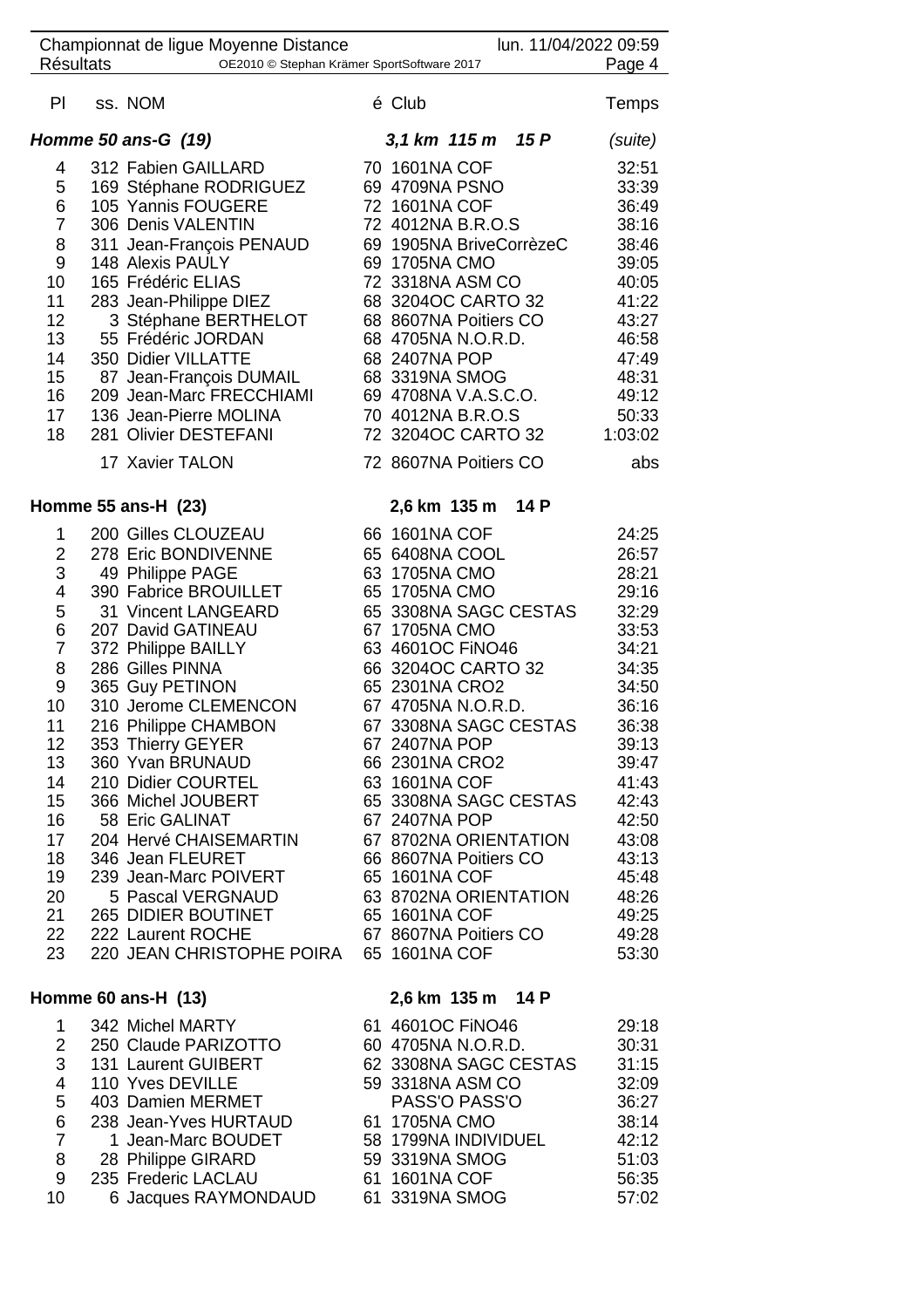| <b>Résultats</b>                                       | Championnat de ligue Moyenne Distance<br>OE2010 © Stephan Krämer SportSoftware 2017                                                                                                                                                               |                                                                                                                                                                                               | lun. 11/04/2022 09:59                          | Page 5                                                                                 |
|--------------------------------------------------------|---------------------------------------------------------------------------------------------------------------------------------------------------------------------------------------------------------------------------------------------------|-----------------------------------------------------------------------------------------------------------------------------------------------------------------------------------------------|------------------------------------------------|----------------------------------------------------------------------------------------|
|                                                        |                                                                                                                                                                                                                                                   |                                                                                                                                                                                               |                                                |                                                                                        |
| PI                                                     | ss. NOM                                                                                                                                                                                                                                           | é Club                                                                                                                                                                                        |                                                | Temps                                                                                  |
|                                                        | Homme 60 ans-H (13)                                                                                                                                                                                                                               | 2,6 km 135 m 14 P                                                                                                                                                                             |                                                | (suite)                                                                                |
| 11                                                     | 195 James GONZALEZ                                                                                                                                                                                                                                | 60 3318NA ASM CO                                                                                                                                                                              |                                                | 58:40                                                                                  |
|                                                        | 276 Jean-Marie TORRES<br>12 Bernard RAVERAUD                                                                                                                                                                                                      | 61 3323NA US CENON CO<br>59 1705NA CMO                                                                                                                                                        |                                                | pm<br>abs                                                                              |
|                                                        | Homme 65 ans-I (10)                                                                                                                                                                                                                               | 2,3 km 100 m                                                                                                                                                                                  | 13 P                                           |                                                                                        |
| 1<br>$\overline{2}$<br>3<br>4<br>5<br>6<br>7<br>8<br>9 | 26 Michel VINCENT<br>111 Jean-Francois BATTISTA<br>13 Robert TENEDOS<br>25 Jean-Luc LAGARRIGUE<br>146 Jean-Luc BOELLE<br>317 Daniel PERISSINOTTO<br>90 Jean-Louis CHAULET<br>81 Jean-Luc KORUS<br>101 Christian HERVE<br>86 Jean-Pierre MIREMENDE | 55 6408NA COOL<br>55 3308NA SAGC CESTAS<br>57 1202OC CVO12<br>57 3319NA SMOG<br>54 6408NA COOL<br>55 4709NA PSNO<br>53 6611OC CCIO<br>54 1705NA CMO<br>56 3318NA ASM CO<br>55 4705NA N.O.R.D. |                                                | 24:51<br>28:42<br>31:25<br>35:28<br>41:40<br>42:01<br>44:08<br>45:50<br>1:01:43<br>abs |
|                                                        | Homme 70 ans-I (7)                                                                                                                                                                                                                                | 2,3 km 100 m 13 P                                                                                                                                                                             |                                                |                                                                                        |
| 1<br>2<br>3<br>4<br>5                                  | 249 Michel PARZYCH<br>14 Patrick ROBIN<br>212 Ange PEREZ<br>251 Bernard DARGENTON<br>163 Lyonel HIZEMBERT<br>135 Alain FOURGASSIE                                                                                                                 | 52 3323NA US CENON CO<br>51 1705NA CMO<br>52 3105OC TOAC Orientati<br>52 3705CE COTS<br>50 3318NA ASM CO<br>50 3308NA SAGC CESTAS                                                             |                                                | 32:22<br>36:07<br>38:28<br>40:39<br>57:18<br>H. Délai                                  |
|                                                        | 144 Jean PORTALIER                                                                                                                                                                                                                                | 50 3318NA ASM CO                                                                                                                                                                              |                                                | pm                                                                                     |
|                                                        | Homme 75 ans-I (5)                                                                                                                                                                                                                                | 2,3 km 100 m                                                                                                                                                                                  | 13 P                                           |                                                                                        |
| 1<br>2<br>3 <sup>7</sup><br>4                          | 139 Henri QUEYROI<br>73 Jean-Michel DUBROCA<br>100 Alain LAVIELLE<br>357 JEAN-PIERRE GRAND                                                                                                                                                        | 44 6604OC C.O.T.E. 66<br>46 3308NA SAGC CESTAS<br>45 4012NA B.R.O.S<br>44 1601NA COF                                                                                                          |                                                | 38:54<br>41:13<br>45:53<br>49:09                                                       |
|                                                        | 400 Jean-Claude BAUDRY                                                                                                                                                                                                                            | 44 1705NA CMO                                                                                                                                                                                 |                                                | pm                                                                                     |
|                                                        | Homme 80 ans-I (3)                                                                                                                                                                                                                                | 2,3 km 100 m 13 P                                                                                                                                                                             |                                                |                                                                                        |
| 1.<br>$3^{\circ}$                                      | 80 Andre LARMINACH<br>2 215 Serge BLASCO<br>24 Jean-Raymond DRAULT                                                                                                                                                                                | 42 3399NA INDIVIDUEL                                                                                                                                                                          | 42 3308NA SAGC CESTAS<br>42 8702NA ORIENTATION | 47:18<br>57:08<br>1:37:00                                                              |
|                                                        | Dame 10 ans-P (4)                                                                                                                                                                                                                                 | 2,1 km 135 m 11 P                                                                                                                                                                             |                                                |                                                                                        |
| 1.                                                     | 302 Fanny MICHEL<br>2 4017 Alia AABIDOU                                                                                                                                                                                                           | 12 4705NA N.O.R.D.<br>10 6408NA COOL                                                                                                                                                          |                                                | 41:55<br>1:04:16                                                                       |
|                                                        | <b>188 LOU ROBIN MOTARD</b><br>94 Maia LAGENEBRE                                                                                                                                                                                                  | 13 1705NA CMO<br>13 4012NA B.R.O.S                                                                                                                                                            |                                                | pm<br>pm                                                                               |
|                                                        | Dame 12 ans-O (10)                                                                                                                                                                                                                                | 2,2 km 60 m 11 P                                                                                                                                                                              |                                                |                                                                                        |
| 1<br>$\overline{2}$<br>3                               | 183 Agathe SOLBES-WILMET<br>168 MANON LE PORS<br>47 Violette RANNOU-SERINE                                                                                                                                                                        | 10 1705NA CMO<br>11 4709NA PSNO<br>10 3323NA US CENON CO                                                                                                                                      |                                                | 24:20<br>30:28<br>30:59                                                                |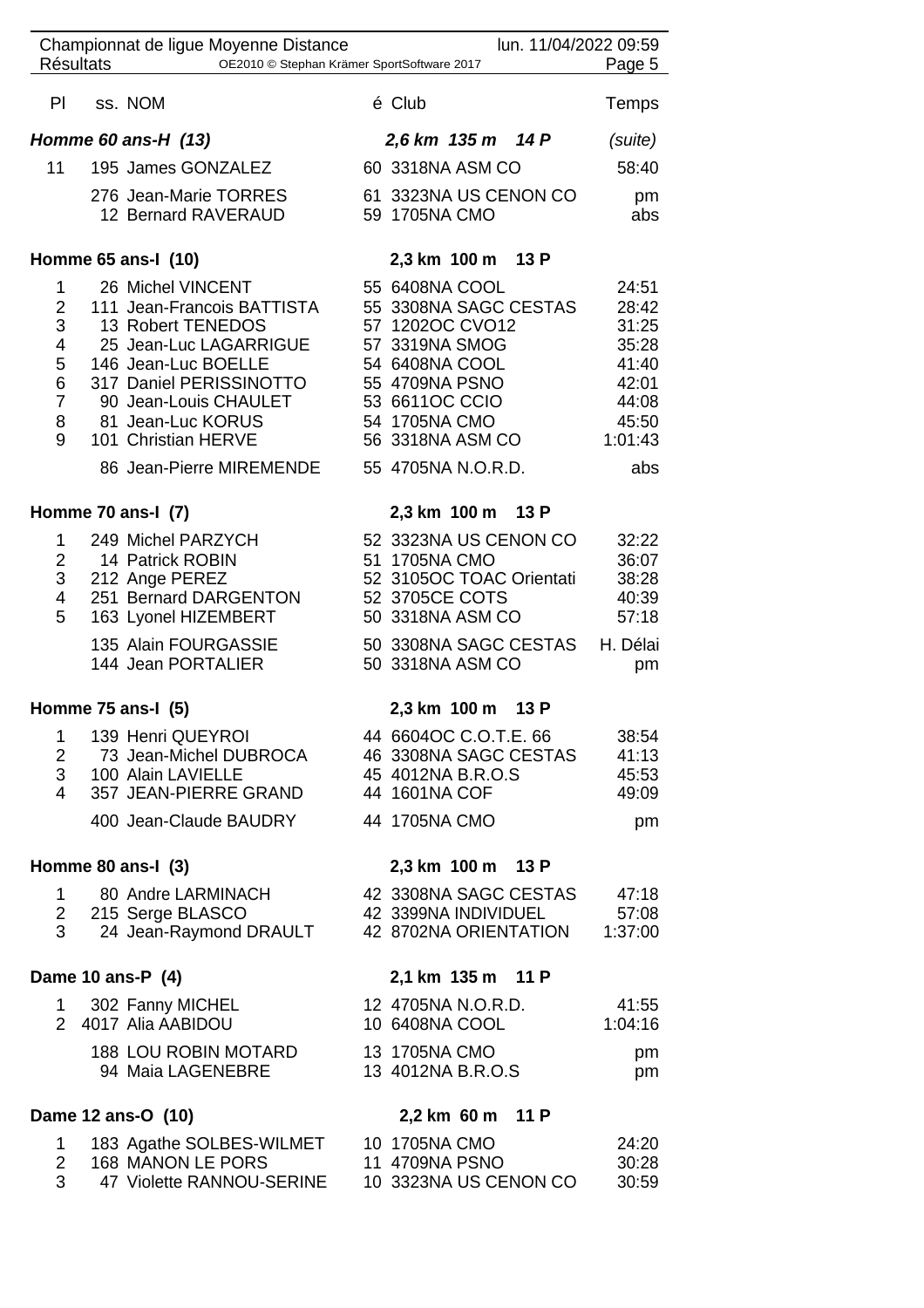| <b>Résultats</b>        | Championnat de ligue Moyenne Distance<br>OE2010 © Stephan Krämer SportSoftware 2017                                                                  | lun. 11/04/2022 09:59                                                                                                                                                                                                                          | Page 6         |
|-------------------------|------------------------------------------------------------------------------------------------------------------------------------------------------|------------------------------------------------------------------------------------------------------------------------------------------------------------------------------------------------------------------------------------------------|----------------|
| PI                      | ss. NOM                                                                                                                                              | é Club                                                                                                                                                                                                                                         | <b>Temps</b>   |
|                         | Dame 12 ans-O (10)                                                                                                                                   | 2,2 km 60 m 11 P                                                                                                                                                                                                                               | (suite)        |
| 4                       | 119 Maïa CHAGNON                                                                                                                                     | 10 2407NA POP                                                                                                                                                                                                                                  | 35:58          |
| 5                       | 9 Alice DOUNON MONCLA                                                                                                                                | 10 3308NA SAGC CESTAS                                                                                                                                                                                                                          | 36:29          |
| 6                       | 305 MAELLE CABOCHE                                                                                                                                   |                                                                                                                                                                                                                                                | 37:23          |
| $\overline{7}$          | 77 Chloé ETCHEN                                                                                                                                      |                                                                                                                                                                                                                                                | 39:31          |
| 8                       | MAELLE CABOCHE<br>10 6408NA COOL<br>77 Chloé ETCHEN<br>10 3319NA SMOG<br>10 3319NA SMOG<br>67 Charline POULAIN<br>11 3319NA SMOG<br>192 Oyona GANTCH |                                                                                                                                                                                                                                                | 47:14<br>51:22 |
| 9                       |                                                                                                                                                      |                                                                                                                                                                                                                                                |                |
| 10                      | 99 Lucie PESANDO-DOGUET 10 4705NA N.O.R.D.                                                                                                           |                                                                                                                                                                                                                                                | 58:12          |
|                         | Dame 14 ans-Nbis (19)                                                                                                                                | 2,3 km 145 m 11 P                                                                                                                                                                                                                              |                |
| 1                       | 85 Emma BARRIERE 08 3319NA SMOG                                                                                                                      |                                                                                                                                                                                                                                                | 24:52          |
| $\overline{\mathbf{c}}$ | 182 Lilie ROQUIER<br>288 inès PINNA<br>177 Camille BARRE<br>187 Zélie ZANATTA<br>241 Louise GUILLOT                                                  | 08 1705NA CMO                                                                                                                                                                                                                                  | 26:36          |
| 3                       |                                                                                                                                                      | 08 1705NA CMU<br>08 3204OC CARTO 32<br>08 1705NA CMO<br>08 1705NA CMO<br>08 1705NA CMO<br>09 8702NA ORIENTATION<br>09 8702NA ORIENTATION<br>09 1905NA BriveCorrèzeC<br>09 3308NA SAGC CESTAS<br>08 3308NA SAGC CESTAS<br>08 3308NA SAGC CESTAS | 28:36          |
| 4                       |                                                                                                                                                      |                                                                                                                                                                                                                                                | 28:58          |
| 5                       |                                                                                                                                                      |                                                                                                                                                                                                                                                | 29:51          |
| 6<br>$\overline{7}$     | 42 Eden CHEVALIER                                                                                                                                    |                                                                                                                                                                                                                                                | 37:13          |
| 8                       | 327 Camille COUNIL                                                                                                                                   |                                                                                                                                                                                                                                                | 37:46<br>41:31 |
| $9\,$                   | 60 Orlane FONTAINE                                                                                                                                   |                                                                                                                                                                                                                                                | 42:45          |
| 10                      | 22 Eve POCHET                                                                                                                                        |                                                                                                                                                                                                                                                | 44:01          |
| 11                      | 274 Marilou TOURON-LHOMMEA 09 4705NA N.O.R.D.                                                                                                        |                                                                                                                                                                                                                                                | 47:04          |
| 12                      | 392 Jeanne SERRET SOUBIELL                                                                                                                           | 09 3323NA US CENON CO                                                                                                                                                                                                                          | 55:09          |
| 13                      | 325 Elise BOURDET                                                                                                                                    | 09 1905NA BriveCorrèzeC                                                                                                                                                                                                                        | 55:54          |
| 14                      | 331 Clarisse ROUCHER                                                                                                                                 | 08 1905NA BriveCorrèzeC                                                                                                                                                                                                                        | 1:04:46        |
| 15                      | 326 Lea CLEMENT                                                                                                                                      | 09 1905NA BriveCorrèzeC                                                                                                                                                                                                                        | 1:25:54        |
|                         | 303 Camille MICHEL                                                                                                                                   | 09 4705NA N.O.R.D.                                                                                                                                                                                                                             | pm             |
|                         | 273 Rose DUBOC                                                                                                                                       | 09 4705NA N.O.R.D.                                                                                                                                                                                                                             | pm             |
|                         | 234 Audrey BULLA                                                                                                                                     | 09 8702NA ORIENTATION                                                                                                                                                                                                                          | abs            |
|                         | 18 Aglaé TALON                                                                                                                                       | 08 8607NA Poitiers CO                                                                                                                                                                                                                          | abs            |
|                         | Dame 16 ans-Mbis (18)                                                                                                                                | 2,7 km 120 m 12 P                                                                                                                                                                                                                              |                |
| 1                       | 264 Fanny DELAHAYE                                                                                                                                   | 07 4705NA N.O.R.D.                                                                                                                                                                                                                             | 27:09          |
| $\overline{2}$          | 186 Mahaut ZANATTA                                                                                                                                   | 06 1705NA CMO                                                                                                                                                                                                                                  | 28:29          |
| 3                       | 88 Astrid DUMAIL                                                                                                                                     | 06 3319NA SMOG                                                                                                                                                                                                                                 | 34:27          |
| 4                       | 218 Lola LE BORGNE-CASTILL                                                                                                                           | 07 3323NA US CENON CO                                                                                                                                                                                                                          | 35:21          |
| 5                       | 41 Satine CHEVALIER                                                                                                                                  | 07 8702NA ORIENTATION                                                                                                                                                                                                                          | 35:29          |
| 6                       | 334 Nahia CALMETTES                                                                                                                                  | 07 4601OC FINO46                                                                                                                                                                                                                               | 35:57          |
| $\overline{7}$<br>8     | 176 Charlotte BARRE<br>198 Romane LAUTRETE                                                                                                           | 06 1705NA CMO<br>06 3319NA SMOG                                                                                                                                                                                                                | 37:36<br>38:40 |
| 9                       | 385 Ambre MARIE                                                                                                                                      | 06 2407NA POP                                                                                                                                                                                                                                  | 47:53          |
| 10                      | 61 Anaelle FONTAINE                                                                                                                                  | 06 3308NA SAGC CESTAS                                                                                                                                                                                                                          | 48:35          |
| 11                      | 233 Maewenn BULLA                                                                                                                                    | 06 8702NA ORIENTATION                                                                                                                                                                                                                          | 48:40          |
| 12 <sub>2</sub>         | 329 Emma DUFOUR                                                                                                                                      | 07 1905NA BriveCorrèzeC                                                                                                                                                                                                                        | 1:06:50        |
| 13                      | 180 MARGOT GOUJON                                                                                                                                    | 07 1705NA CMO                                                                                                                                                                                                                                  | 1:14:00        |
| 14                      | 167 SARAH DA ROCHA                                                                                                                                   | 07 4709NA PSNO                                                                                                                                                                                                                                 | 1:16:57        |
| $15\,$                  | <b>184 PAULINE TURCAT</b>                                                                                                                            | 07 1705NA CMO                                                                                                                                                                                                                                  | 1:18:02        |
| 16                      | 330 MARIE LOU FABRE                                                                                                                                  | 07 1905NA BriveCorrèzeC                                                                                                                                                                                                                        | 1:21:37        |
| 17                      | 387 Adélia LEVRAUD                                                                                                                                   | 06 2407NA POP                                                                                                                                                                                                                                  | 1:24:44        |
| 18                      | 259 Aélis BRUNET                                                                                                                                     | 07 4705NA N.O.R.D.                                                                                                                                                                                                                             | 1:34:00        |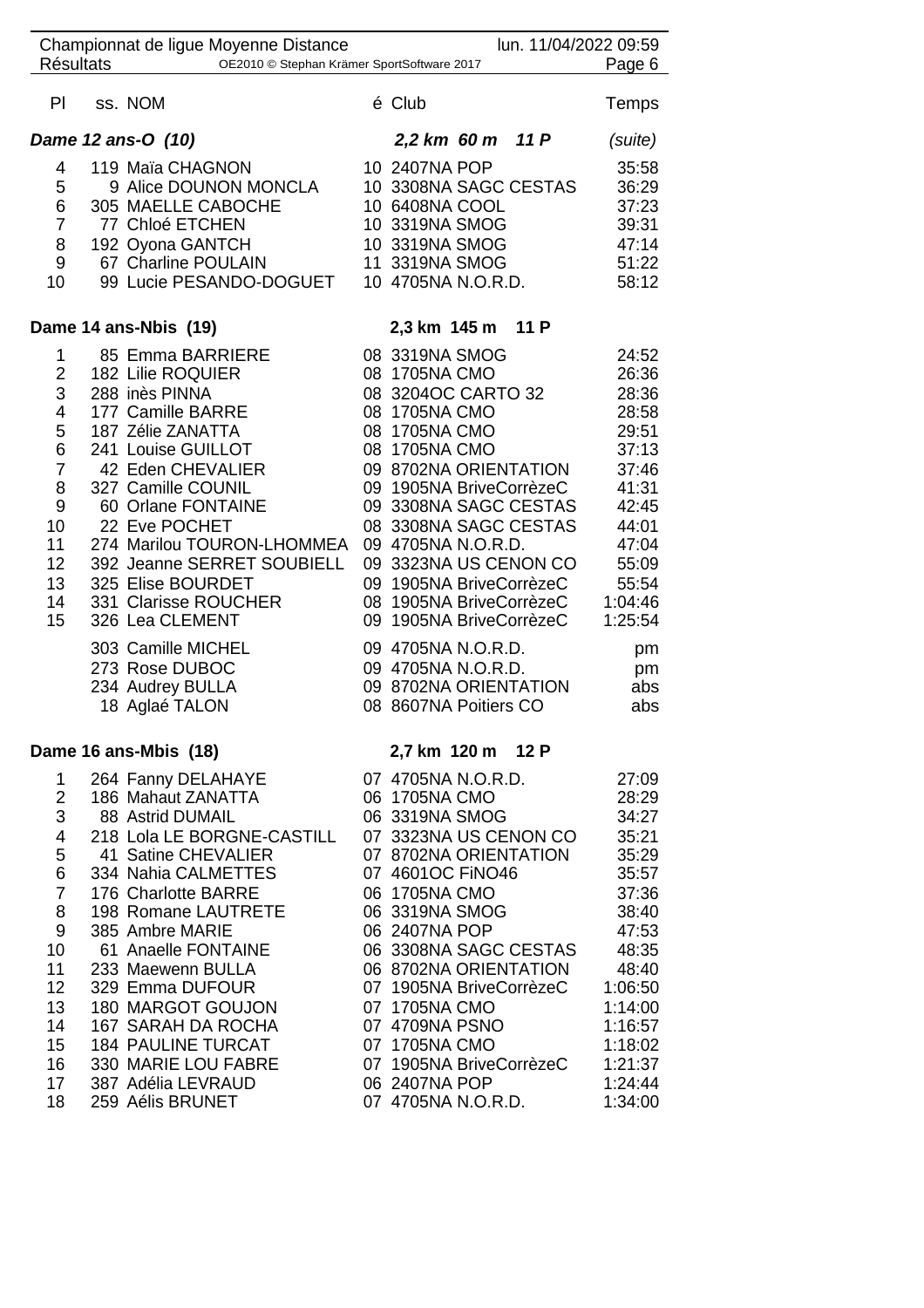|                                                                                                                                | Championnat de ligue Moyenne Distance                                                                                                                                                                                                                                                                                                                          | lun. 11/04/2022 09:59                                                                                                                                                                                                                                                                                                                 |                                                                                                                                             |
|--------------------------------------------------------------------------------------------------------------------------------|----------------------------------------------------------------------------------------------------------------------------------------------------------------------------------------------------------------------------------------------------------------------------------------------------------------------------------------------------------------|---------------------------------------------------------------------------------------------------------------------------------------------------------------------------------------------------------------------------------------------------------------------------------------------------------------------------------------|---------------------------------------------------------------------------------------------------------------------------------------------|
| <b>Résultats</b>                                                                                                               | OE2010 © Stephan Krämer SportSoftware 2017                                                                                                                                                                                                                                                                                                                     |                                                                                                                                                                                                                                                                                                                                       | Page 7                                                                                                                                      |
| PI                                                                                                                             | ss. NOM                                                                                                                                                                                                                                                                                                                                                        | é Club                                                                                                                                                                                                                                                                                                                                | Temps                                                                                                                                       |
|                                                                                                                                | Dame 18 ans-F (6)                                                                                                                                                                                                                                                                                                                                              | 2,6 km 175 m 15 P                                                                                                                                                                                                                                                                                                                     |                                                                                                                                             |
| 1<br>$\overline{2}$<br>3<br>4<br>5                                                                                             | 282 Emilie DIEZ<br>343 Amélie PRADELLE<br>179 Agathe GATINEAU<br>79 Capucine ROSSARD<br>118 Chloé CHAGNON                                                                                                                                                                                                                                                      | 04 3204OC CARTO 32<br>05 4601OC FINO46<br>04 1705NA CMO<br>05 2407NA POP<br>05 2407NA POP                                                                                                                                                                                                                                             | 35:44<br>35:52<br>38:49<br>40:47<br>53:44                                                                                                   |
|                                                                                                                                | 287 Siliza PINNA                                                                                                                                                                                                                                                                                                                                               | 04 3204OC CARTO 32                                                                                                                                                                                                                                                                                                                    | abs                                                                                                                                         |
|                                                                                                                                | Dame 20 ans-eD (3)                                                                                                                                                                                                                                                                                                                                             | 3,4 km 145 m 17 P                                                                                                                                                                                                                                                                                                                     |                                                                                                                                             |
| $\mathbf{1}$<br>$\overline{2}$<br>3                                                                                            | 291 Rose Lou DUPUY<br>19 Julie THIZON<br>16 Anaëlle TALON                                                                                                                                                                                                                                                                                                      | 02 1905NA BriveCorrèzeC<br>02 8607NA Poitiers CO<br>02 8607NA Poitiers CO                                                                                                                                                                                                                                                             | 58:55<br>1:07:11<br>1:31:14                                                                                                                 |
|                                                                                                                                | Dame 21 ans-eB (9)                                                                                                                                                                                                                                                                                                                                             | 3,9 km 150 m 19 P                                                                                                                                                                                                                                                                                                                     |                                                                                                                                             |
| 1<br>$\overline{2}$<br>3<br>4<br>5<br>6<br>$\overline{7}$                                                                      | 229 Jenny GUILBAUD<br>277 Maeva DESMOULIN<br>354 Lisa BAUCHART<br>78 Laura ADAM<br>289 Amandine ROUCOLLE<br>364 MATHILDE LANDAIS<br>254 Fanny SIMON                                                                                                                                                                                                            | 98 4709NA PSNO<br>00 4709NA PSNO<br>00 4709NA PSNO<br>93 3308NA SAGC CESTAS<br>95 3204OC CARTO 32<br>88 1601NA COF<br>92 1905NA BriveCorrèzeC                                                                                                                                                                                         | 54:14<br>1:12:54<br>1:27:22<br>1:27:56<br>1:28:55<br>1:29:49<br>1:36:44                                                                     |
| nc                                                                                                                             | 255 Philippine SIMON<br>153 Anais GIACINTI                                                                                                                                                                                                                                                                                                                     | 93 1905NA BriveCorrèzeC<br>86 PASS'O PASS'O                                                                                                                                                                                                                                                                                           | pm<br>1:04:41                                                                                                                               |
|                                                                                                                                | Dame 35 ans-D (4)                                                                                                                                                                                                                                                                                                                                              | 3,4 km 145 m 17 P                                                                                                                                                                                                                                                                                                                     |                                                                                                                                             |
| 1<br>$\overline{2}$                                                                                                            | 384 Emilie DANEL<br>393 SANDRA MATTEI                                                                                                                                                                                                                                                                                                                          | 86 3308NA SAGC CESTAS<br>83 1601NA COF                                                                                                                                                                                                                                                                                                | 1:18:46<br>1:35:49                                                                                                                          |
|                                                                                                                                | 244 Emilie JIMBLET<br>227 Valérie PARIZOTTO                                                                                                                                                                                                                                                                                                                    | 86 8607NA Poitiers CO<br>86 4705NA N.O.R.D.                                                                                                                                                                                                                                                                                           | pm<br>abs                                                                                                                                   |
|                                                                                                                                | Dame 40 ans-F (15)                                                                                                                                                                                                                                                                                                                                             | 2,6 km 175 m 15 P                                                                                                                                                                                                                                                                                                                     |                                                                                                                                             |
| $\mathbf 1$<br>$\overline{2}$<br>3<br>4<br>5<br>6<br>$\overline{7}$<br>8<br>9<br>10 <sup>°</sup><br>11<br>12<br>13<br>14<br>15 | 178 Marie COMPAGNON<br>126 Sandra LEFUMAT<br>149 Marianne PAULY<br>208 Corine SOLBES<br>261 Béatrice LEPREUX<br>339 Céline HERAULT<br>396 Sophie MASSIAS<br>156 Frédérique RIBO<br>271 Natacha LAMBERT<br>363 Quitterie GUIMBERTAUD<br>40 Caroline CHEVALIER<br>34 Mélanie COURTOIS<br>64 Bénédicte GUILLON<br>122 Florence DOMBROVSKY<br>356 Morgane FALLETTA | 81 1705NA CMO<br>79 3323NA US CENON CO<br>78 1705NA CMO<br>78 1705NA CMO<br>82 8702NA ORIENTATION<br>78 4601OC FINO46<br>79 1905NA BriveCorrèzeC<br>78 4705NA N.O.R.D.<br>78 4708NA V.A.S.C.O.<br>79 3323NA US CENON CO<br>78 8702NA ORIENTATION<br>81 3319NA SMOG<br>79 3308NA SAGC CESTAS<br>79 3308NA SAGC CESTAS<br>79 2407NA POP | 32:59<br>34:56<br>36:48<br>42:44<br>45:19<br>47:33<br>49:06<br>52:25<br>53:24<br>54:24<br>56:41<br>1:01:10<br>1:02:27<br>1:39:45<br>1:47:43 |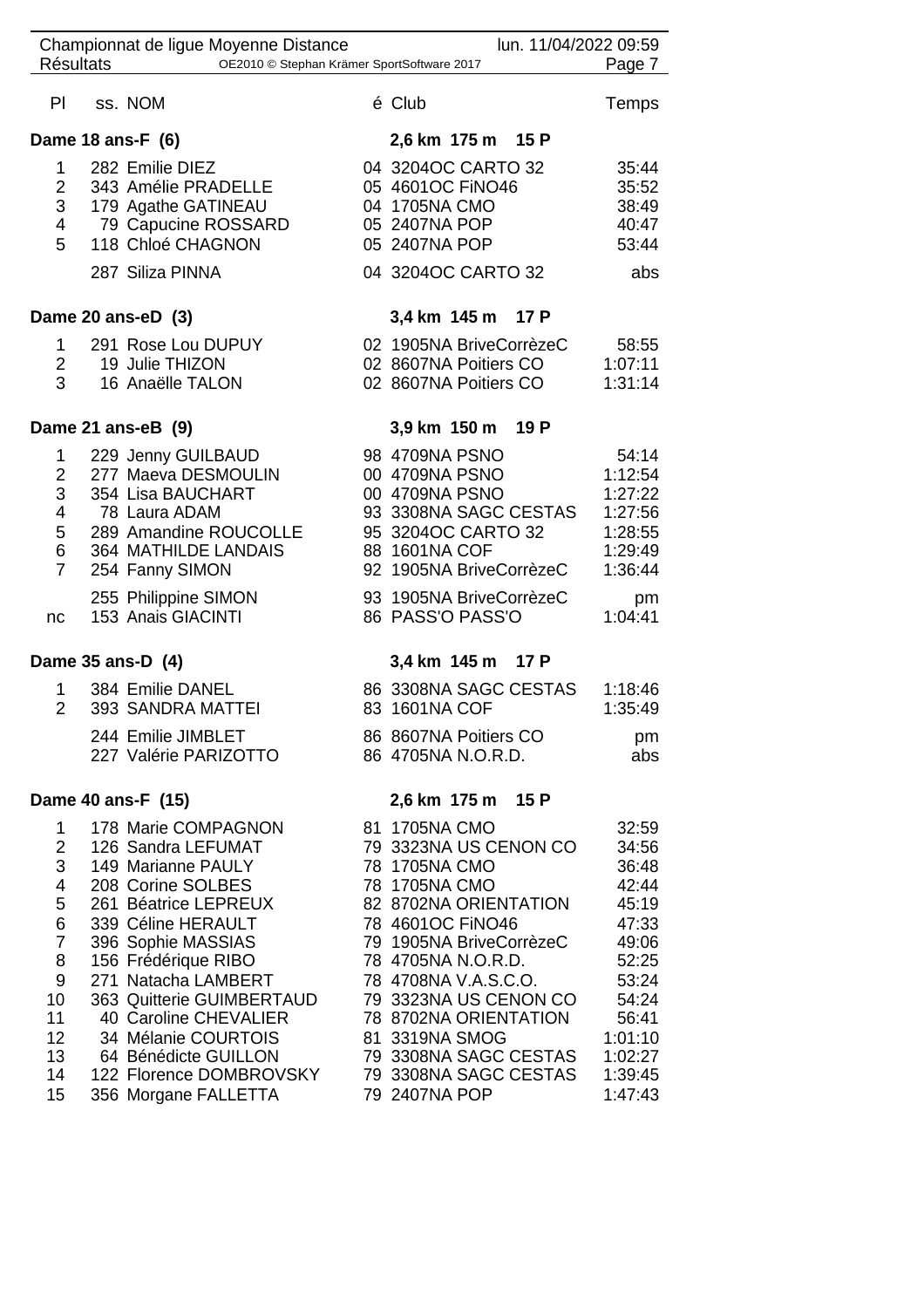|                 | <b>Résultats</b> | Championnat de ligue Moyenne Distance<br>OE2010 © Stephan Krämer SportSoftware 2017 | lun. 11/04/2022 09:59                     | Page 8             |
|-----------------|------------------|-------------------------------------------------------------------------------------|-------------------------------------------|--------------------|
|                 |                  |                                                                                     |                                           |                    |
| PI              |                  | ss. NOM                                                                             | é Club                                    | Temps              |
|                 |                  | Dame 45 ans-J (30)                                                                  | 2,8 km 135 m 15 P                         |                    |
| 1               |                  | 170 Delphine RODRIGUEZ                                                              | 74 4709NA PSNO                            | 33:16              |
| $\overline{2}$  |                  | 307 Emmanuelle VALENTIN                                                             | 74 4012NA B.R.O.S                         | 39:46              |
| 3               |                  | 232 Virginie BULLA                                                                  | 76 8702NA ORIENTATION                     | 43:24              |
| 4               |                  | 30 Nadine PEREIRA                                                                   | 73 8607NA Poitiers CO                     | 47:13              |
| 5               |                  | 160 Carine HUGUET                                                                   | 73 4705NA N.O.R.D.                        | 47:16              |
| 6               |                  | 228 Laurence SERRES                                                                 | 75 3308NA SAGC CESTAS                     | 51:06              |
| $\overline{7}$  |                  | 258 Héléne MADRANGES<br>114 Géraldine PUJOL                                         | 77 3318NA ASM CO<br>73 3308NA SAGC CESTAS | 51:42<br>52:32     |
| 8<br>9          |                  | 120 Stéphanie ALLAIX                                                                | 77 4705NA N.O.R.D.                        | 54:25              |
| 10              |                  | 84 Marie BARRIERE                                                                   | 75 3319NA SMOG                            | 55:35              |
| 11              |                  | 344 Carine PRADELLE                                                                 | 76 4601OC FINO46                          | 58:52              |
| 12 <sub>2</sub> |                  | 300 Sabine MARQUES                                                                  | 77 4012NA B.R.O.S                         | 59:01              |
| 13              |                  | 152 Bénédicte JOLLY                                                                 | 76 8607NA Poitiers CO                     | 1:01:44            |
| 14              |                  | 95 Jenny LAGENEBRE                                                                  | 77 4012NA B.R.O.S                         | 1:02:15            |
| 15              |                  | 189 Christine BARRE                                                                 | 74 1705NA CMO                             | 1:03:05            |
| 16              |                  | 293 Sandrine NOBLE                                                                  | 77 1905NA BriveCorrèzeC                   | 1:05:05            |
| 17<br>18        |                  | 389 Rose Marie MAIGRE<br>370 Christelle BOYER                                       | 76 4709NA PSNO<br>76 2407NA POP           | 1:06:01<br>1:09:28 |
| 19              |                  | 71 Céline COCCHIO-JOURNET                                                           | 76 4705NA N.O.R.D.                        | 1:09:57            |
| 20              |                  | 115 Emilie CHAGNON                                                                  | 77 2407NA POP                             | 1:12:30            |
| 21              |                  | 240 Stéphanie POIVERT                                                               | 75 1601NA COF                             | 1:15:27            |
| 22              |                  | 355 Nadège GRABARSKI                                                                | 73 4709NA PSNO                            | 1:16:11            |
| 23              |                  | 217 Sylvie CASTILLO                                                                 | 75 3323NA US CENON CO                     | 1:16:53            |
| 24              |                  | 4014 Catherine PERROT                                                               | 73 4708NA V.A.S.C.O.                      | 1:25:02            |
| 25              |                  | 230 Nathalie BRISTOT                                                                | 74 3308NA SAGC CESTAS                     | 1:29:53            |
| 26<br>27        |                  | 54 Anna BLANCH CARBALLO<br>226 Paola MOIZANT-DUMORTIE                               | 76 4705NA N.O.R.D.                        | 1:30:03            |
| 28              |                  | 75 Celine ETCHEN                                                                    | 73 1905NA BriveCorrèzeC<br>76 3319NA SMOG | 1:34:30<br>1:34:53 |
| 29              |                  | 20 Agnès POCHET                                                                     | 73 3308NA SAGC CESTAS                     | 1:46:52            |
|                 |                  |                                                                                     |                                           |                    |
|                 |                  | 4013 valérie DESTEFANI                                                              | 74 3204OC CARTO 32                        | abs                |
|                 |                  | Dame 50 ans-J (12)                                                                  | 2,8 km 135 m 15 P                         |                    |
|                 |                  | 1 89 Anna BERGANDER                                                                 | 72 3319NA SMOG                            | 37:24              |
| $\overline{2}$  |                  | 375 Béatrice FERRY                                                                  | 68 1905NA BriveCorrèzeC                   | 56:25              |
| 3               |                  | 194 Annie MONNIER                                                                   | 68 3318NA ASM CO                          | 57:45              |
| 4<br>5          |                  | 351 Claire LOZE<br>223 Cécile ROCHE                                                 | 72 2407NA POP<br>69 8607NA Poitiers CO    | 1:10:52<br>1:11:19 |
| 6               |                  | 166 Maria ELIAS                                                                     | 72 3318NA ASM CO                          | 1:11:58            |
| $\overline{7}$  |                  | 313 Emmanuelle RABALLARD                                                            | 69 1601NA COF                             | 1:19:23            |
| 8               |                  | 4 Laurence TAUZIN                                                                   | 70 8607NA Poitiers CO                     | 1:21:25            |
|                 |                  | 9 104 Karine LIORIT                                                                 | 71 2407NA POP                             | 1:24:23            |
| 10              |                  | 219 SYLVIE BAUDET                                                                   | 68 1601NA COF                             | 1:27:17            |
|                 |                  | 98 Sylvie DOGUET                                                                    | 72 4705NA N.O.R.D.                        | pm                 |
|                 |                  | 206 Sandra QUEYROI                                                                  | 72 1705NA CMO                             | abs                |
|                 |                  | Dame 55 ans-K (14)                                                                  | 2,3 km 125 m 14 P                         |                    |
| $\mathbf 1$     |                  | 151 Catherine BRODU                                                                 | 64 8607NA Poitiers CO                     | 35:47              |
| $\overline{2}$  |                  | 15 Caroline SAMSON                                                                  | 65 8607NA Poitiers CO                     | 39:38              |
| 3               |                  | 279 Marie BONDIVENNE                                                                | 66 6408NA COOL                            | 43:06              |
| $\overline{4}$  |                  | 138 Lydie JAULIN                                                                    | 66 1705NA CMO                             | 45:09              |
| 5<br>6          |                  | 201 VALERIE CLOUZEAU<br>266 PASCALE PERRAULT                                        | 66 1601NA COF<br>67 1601NA COF            | 46:40<br>47:24     |
|                 |                  |                                                                                     |                                           |                    |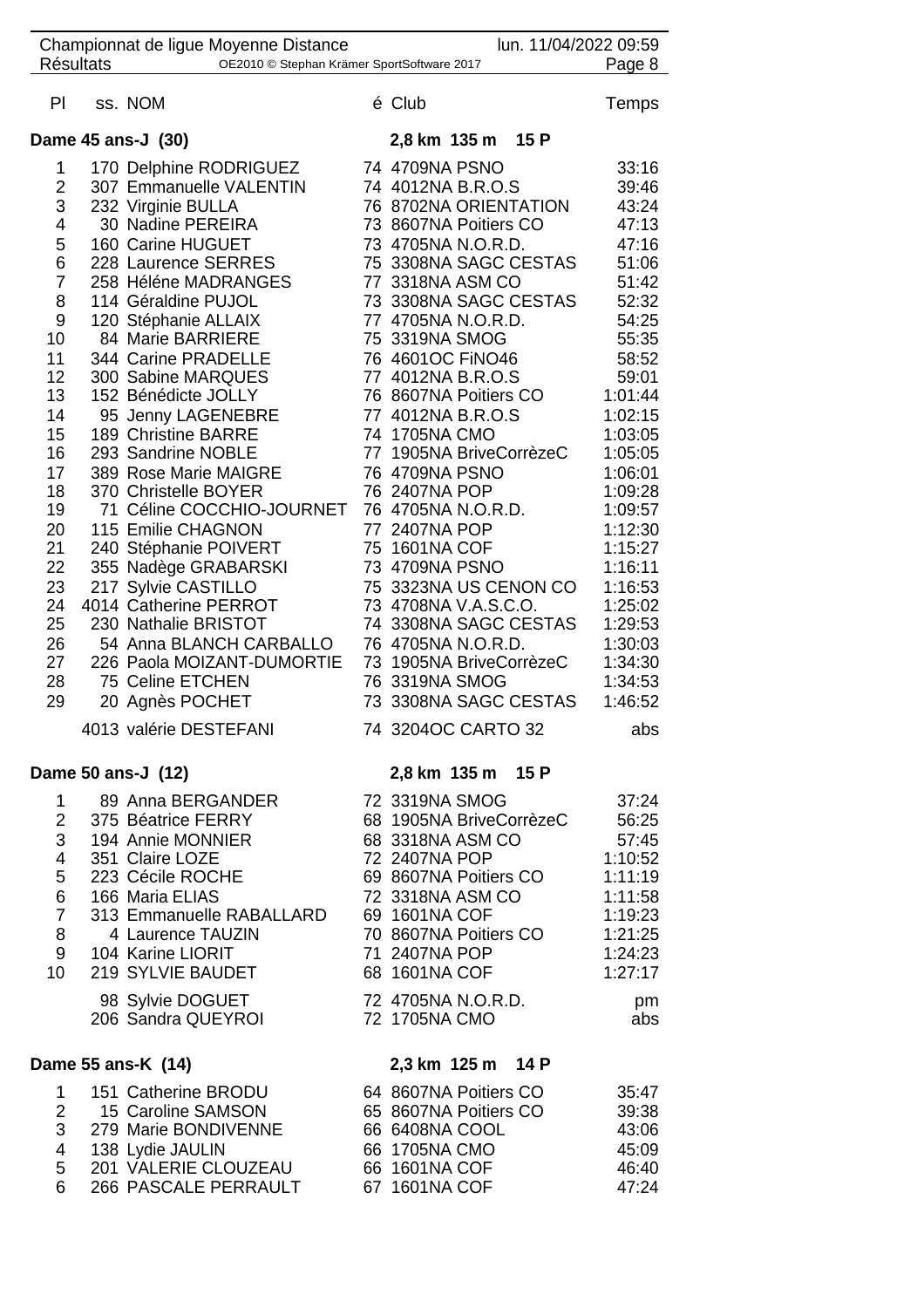|                                                              | Championnat de ligue Moyenne Distance                                                                                                                                                                                                     |                                                                                                                                                                                                                            | lun. 11/04/2022 09:59 |                                                                                          |
|--------------------------------------------------------------|-------------------------------------------------------------------------------------------------------------------------------------------------------------------------------------------------------------------------------------------|----------------------------------------------------------------------------------------------------------------------------------------------------------------------------------------------------------------------------|-----------------------|------------------------------------------------------------------------------------------|
| <b>Résultats</b>                                             | OE2010 © Stephan Krämer SportSoftware 2017                                                                                                                                                                                                |                                                                                                                                                                                                                            |                       | Page 9                                                                                   |
| PI                                                           | ss. NOM                                                                                                                                                                                                                                   | é Club                                                                                                                                                                                                                     |                       | Temps                                                                                    |
|                                                              | Dame 55 ans-K (14)                                                                                                                                                                                                                        | 2,3 km 125 m 14 P                                                                                                                                                                                                          |                       | (suite)                                                                                  |
| 7<br>8<br>9<br>10<br>11<br>12 <sup>2</sup><br>13             | 391 Frédérique BROUILLET<br>196 Marie-Pierre GONZALEZ<br>211 Nathalie MONESTES<br>348 Joëlle GUINOT<br>130 Laurence GIRARD<br>316 Nathalie JORDAN-PERIN<br>7 Sylvie RAYMONDAUD<br>275 Sylvine BROUTE                                      | 66 1705NA CMO<br>65 3318NA ASM CO<br>66 4709NA PSNO<br>65 1905NA BriveCorrèzeC<br>66 3308NA SAGC CESTAS<br>67 4705NA N.O.R.D.<br>63 3319NA SMOG<br>65 3323NA US CENON CO                                                   |                       | 48:49<br>53:44<br>55:03<br>55:57<br>1:01:54<br>1:03:21<br>1:09:22<br>pm                  |
|                                                              | Dame 60 ans-K (12)                                                                                                                                                                                                                        | 2,3 km 125 m 14 P                                                                                                                                                                                                          |                       |                                                                                          |
| 1<br>2<br>3<br>4<br>5<br>6<br>$\overline{7}$<br>8<br>9<br>10 | 347 Frederique LAPEYRE<br>91 Anne-Francoise LE ROUX<br>124 Line ROIRAND<br>44 Valerie SOULIE<br>27 Sylvie AUBERT LE NOUY<br>2 Patricia LANGLOIS<br>134 Pascale BOCQUET<br>367 Monique JOUBERT<br>10 Marie GUIGNARD<br>29 Colette GAULTIER | 62 1905NA BriveCorrèzeC<br>58 3318NA ASM CO<br>59 4010NA BONO<br>62 3318NA ASM CO<br>59 3318NA ASM CO<br>59 1799NA INDIVIDUEL<br>60 8607NA Poitiers CO<br>62 3308NA SAGC CESTAS<br>58 8607NA Poitiers CO<br>58 3319NA SMOG |                       | 37:07<br>40:38<br>46:33<br>47:22<br>53:34<br>55:29<br>58:52<br>58:56<br>59:54<br>1:21:56 |
|                                                              | 402 Anne DANDON<br>140 Yvette QUEYROI                                                                                                                                                                                                     | PASS'O PASS'O<br>62 6604OC C.O.T.E. 66                                                                                                                                                                                     |                       | pm<br>Abandon                                                                            |
| Dame 65 ans-L (4)                                            |                                                                                                                                                                                                                                           | 2,2 km 100 m                                                                                                                                                                                                               | 13 P                  |                                                                                          |
| 1<br>$\overline{2}$<br>3                                     | 141 Catherine BOELLE<br>37 Anne DECLERCQ<br>113 Dominique CAZALA<br>102 Marie-Christine HERVE                                                                                                                                             | 57 6408NA COOL<br>57 8607NA Poitiers CO<br>57 3308NA SAGC CESTAS<br>56 3318NA ASM CO                                                                                                                                       |                       | 43:07<br>55:30<br>1:33:20<br>pm                                                          |
| Dame 70 ans-L (2)                                            |                                                                                                                                                                                                                                           | 2,2 km 100 m 13 P                                                                                                                                                                                                          |                       |                                                                                          |
| 1<br>$\overline{2}$                                          | 248 Jocelyne GARROS<br>145 Maryse PORTALIER                                                                                                                                                                                               | 49 6408NA COOL<br>48 3318NA ASM CO                                                                                                                                                                                         |                       | 1:07:21<br>1:16:43                                                                       |
| Dame 75 ans-L (3)                                            |                                                                                                                                                                                                                                           | 2,2 km 100 m 13 P                                                                                                                                                                                                          |                       |                                                                                          |
| 1.<br>$\overline{2}$                                         | 147 Monique THIEBAULT<br>72 Monique DUBROCA<br>214 Nicole BLASCO                                                                                                                                                                          | 46 3318NA ASM CO<br>47 3308NA SAGC CESTAS<br>46 3399NA INDIVIDUEL                                                                                                                                                          |                       | 51:39<br>58:03<br>pm                                                                     |
|                                                              | Homme 20 ans-IM (1)                                                                                                                                                                                                                       | 3,0 km 100 m 12 P                                                                                                                                                                                                          |                       |                                                                                          |
| 1                                                            | 405 Adrien CASTET                                                                                                                                                                                                                         | PASS'O PASS'O                                                                                                                                                                                                              |                       | 49:54                                                                                    |
|                                                              | Homme 21 ans-IM $(1)$                                                                                                                                                                                                                     | 3,0 km 100 m 12 P                                                                                                                                                                                                          |                       |                                                                                          |
| 1                                                            | 280 Pierre BONDIVENNE                                                                                                                                                                                                                     | 94 6408NA COOL                                                                                                                                                                                                             |                       | 40:12                                                                                    |
|                                                              | Homme 50 ans-IM (2)                                                                                                                                                                                                                       | 3,0 km 100 m 12 P                                                                                                                                                                                                          |                       |                                                                                          |
| 1                                                            | 398 Gaël CHAMP                                                                                                                                                                                                                            | 71 3319NA SMOG                                                                                                                                                                                                             |                       | 1:41:14                                                                                  |
|                                                              | 162 Daniel ETCHEN                                                                                                                                                                                                                         | 69 3319NA SMOG                                                                                                                                                                                                             |                       | pm                                                                                       |